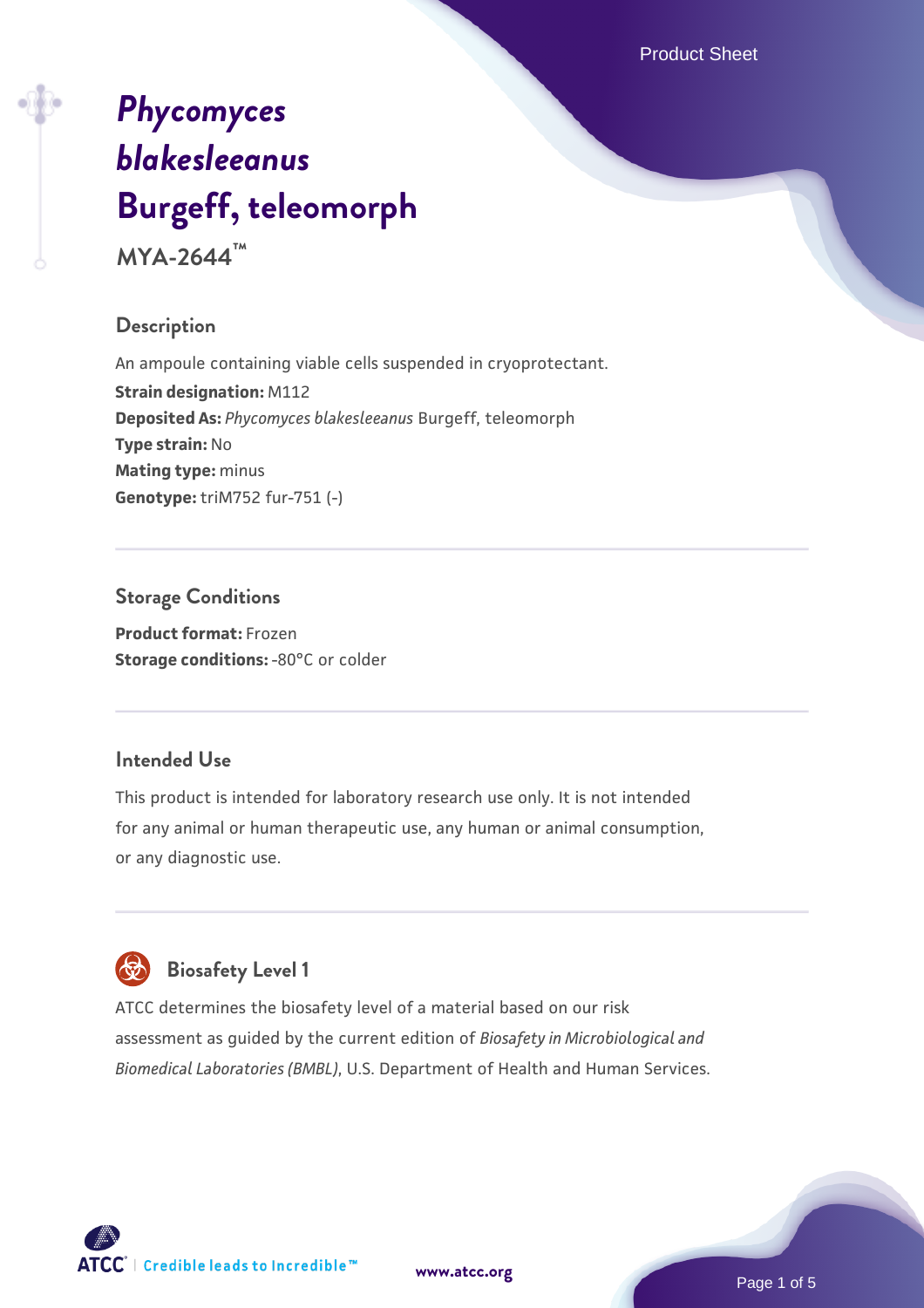#### **[Phycomyces blakesleeanus](https://www.atcc.org/products/mya-2644) [Burgeff, teleomorph](https://www.atcc.org/products/mya-2644)** Product Sheet **MYA-2644**

It is your responsibility to understand the hazards associated with the material per your organization's policies and procedures as well as any other applicable regulations as enforced by your local or national agencies.

ATCC highly recommends that appropriate personal protective equipment is always used when handling vials. For cultures that require storage in liquid nitrogen, it is important to note that some vials may leak when submersed in liquid nitrogen and will slowly fill with liquid nitrogen. Upon thawing, the conversion of the liquid nitrogen back to its gas phase may result in the vial exploding or blowing off its cap with dangerous force creating flying debris. Unless necessary, ATCC recommends that these cultures be stored in the vapor phase of liquid nitrogen rather than submersed in liquid nitrogen.

#### **Certificate of Analysis**

For batch-specific test results, refer to the applicable certificate of analysis that can be found at www.atcc.org.

#### **Growth Conditions**

**Medium:**  [ATCC Medium 2391: Potato dextrose agar with thiamine . HCl](https://www.atcc.org/-/media/product-assets/documents/microbial-media-formulations/3/9/1/atcc-medium-2391.pdf?rev=3328596f347e41459ec08e8bc5fafdc3) **Temperature:** 20°C

#### **Handling Procedures**

**Frozen ampoules** packed in dry ice should either be thawed immediately or stored in liquid nitrogen. If liquid nitrogen storage facilities are not available,

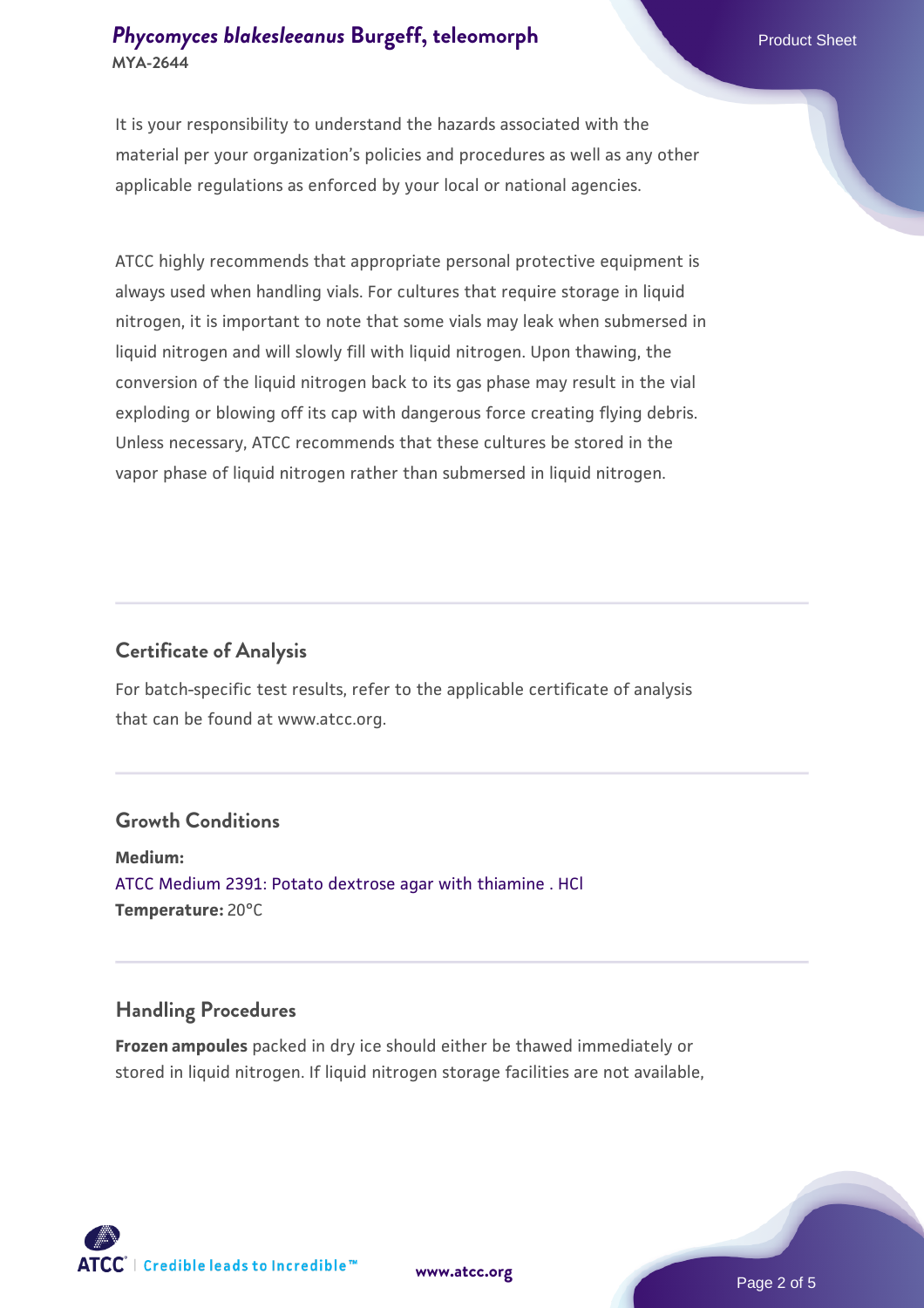#### **[Phycomyces blakesleeanus](https://www.atcc.org/products/mya-2644) [Burgeff, teleomorph](https://www.atcc.org/products/mya-2644)** Product Sheet **MYA-2644**

frozen ampoules may be stored at or below -70°C for approximately one week. **Do not under any circumstance store frozen ampoules at refrigerator freezer temperatures (generally -20°C)**. Storage of frozen material at this temperature will result in the death of the culture.

- 1. To thaw a frozen ampoule, place in a **25°C to 30°C** water bath, until just thawed **(approximately 5 minutes)**. Immerse the ampoule just sufficient to cover the frozen material. Do not agitate the ampoule.
- 2. Immediately after thawing, wipe down ampoule with 70% ethanol and aseptically transfer at least 50 µL (or 2-3 agar cubes) of the content onto a plate or broth with medium recommended.
- 3. Incubate the inoculum/strain at the temperature and conditions recommended.
- 4. Inspect for growth of the inoculum/strain regularly for up to 4 weeks. The time necessary for significant growth will vary from strain to strain.

#### **Material Citation**

If use of this material results in a scientific publication, please cite the material in the following manner: *Phycomyces blakesleeanus* Burgeff, teleomorph (ATCC MYA-2644)

#### **References**

References and other information relating to this material are available at www.atcc.org.

#### **Warranty**

The product is provided 'AS IS' and the viability of ATCC® products is warranted for 30 days from the date of shipment, provided that the customer has stored and handled the product according to the information included on the product information sheet, website, and Certificate of

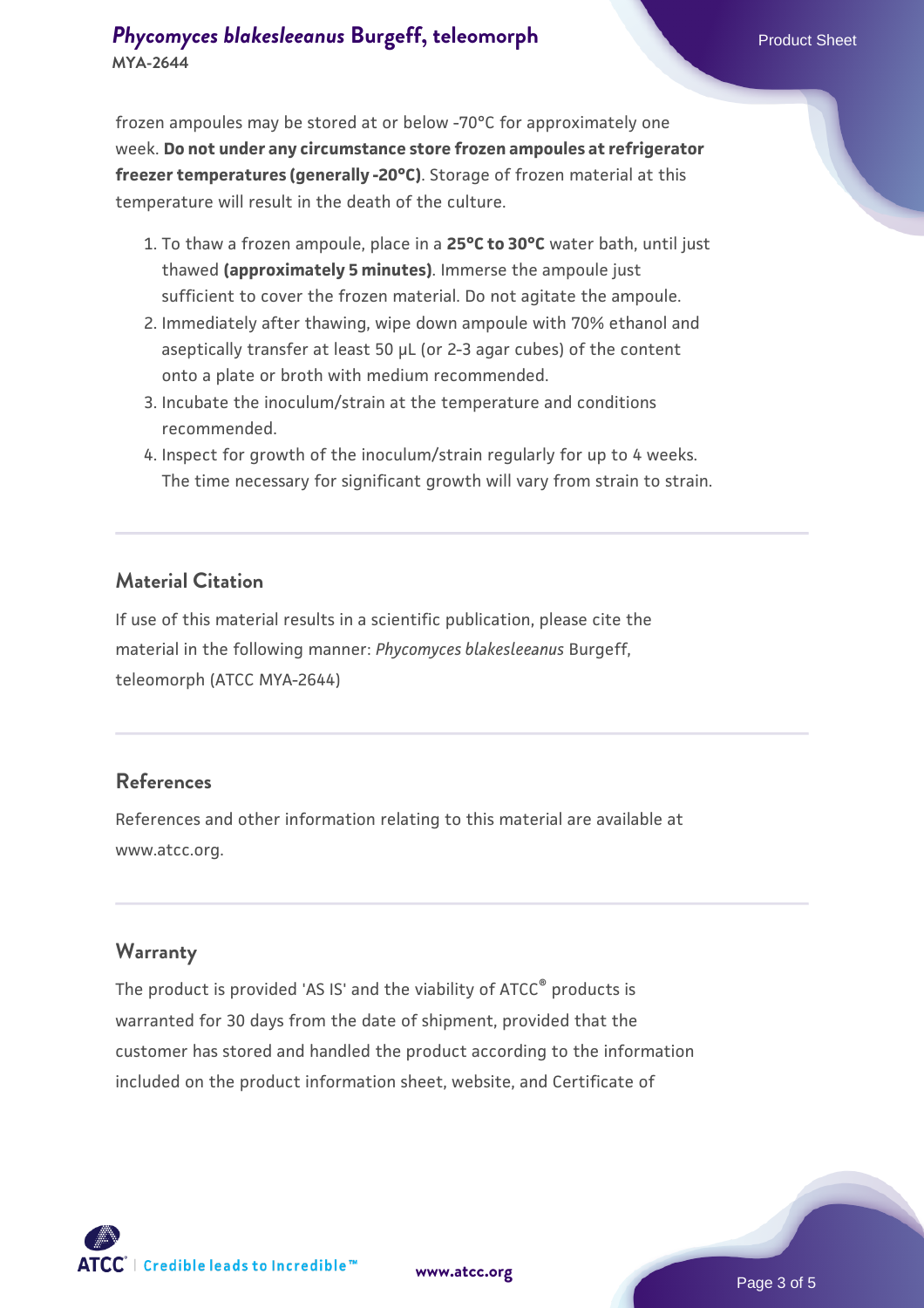#### **[Phycomyces blakesleeanus](https://www.atcc.org/products/mya-2644) [Burgeff, teleomorph](https://www.atcc.org/products/mya-2644)** Product Sheet **MYA-2644**

Analysis. For living cultures, ATCC lists the media formulation and reagents that have been found to be effective for the product. While other unspecified media and reagents may also produce satisfactory results, a change in the ATCC and/or depositor-recommended protocols may affect the recovery, growth, and/or function of the product. If an alternative medium formulation or reagent is used, the ATCC warranty for viability is no longer valid. Except as expressly set forth herein, no other warranties of any kind are provided, express or implied, including, but not limited to, any implied warranties of merchantability, fitness for a particular purpose, manufacture according to cGMP standards, typicality, safety, accuracy, and/or noninfringement.

#### **Disclaimers**

This product is intended for laboratory research use only. It is not intended for any animal or human therapeutic use, any human or animal consumption, or any diagnostic use. Any proposed commercial use is prohibited without a license from ATCC.

While ATCC uses reasonable efforts to include accurate and up-to-date information on this product sheet, ATCC makes no warranties or representations as to its accuracy. Citations from scientific literature and patents are provided for informational purposes only. ATCC does not warrant that such information has been confirmed to be accurate or complete and the customer bears the sole responsibility of confirming the accuracy and completeness of any such information.

This product is sent on the condition that the customer is responsible for and assumes all risk and responsibility in connection with the receipt, handling, storage, disposal, and use of the ATCC product including without limitation taking all appropriate safety and handling precautions to minimize health or environmental risk. As a condition of receiving the material, the customer agrees that any activity undertaken with the ATCC product and any progeny or modifications will be conducted in compliance with all applicable laws, regulations, and guidelines. This product is provided 'AS IS' with no



**[www.atcc.org](http://www.atcc.org)**

Page 4 of 5